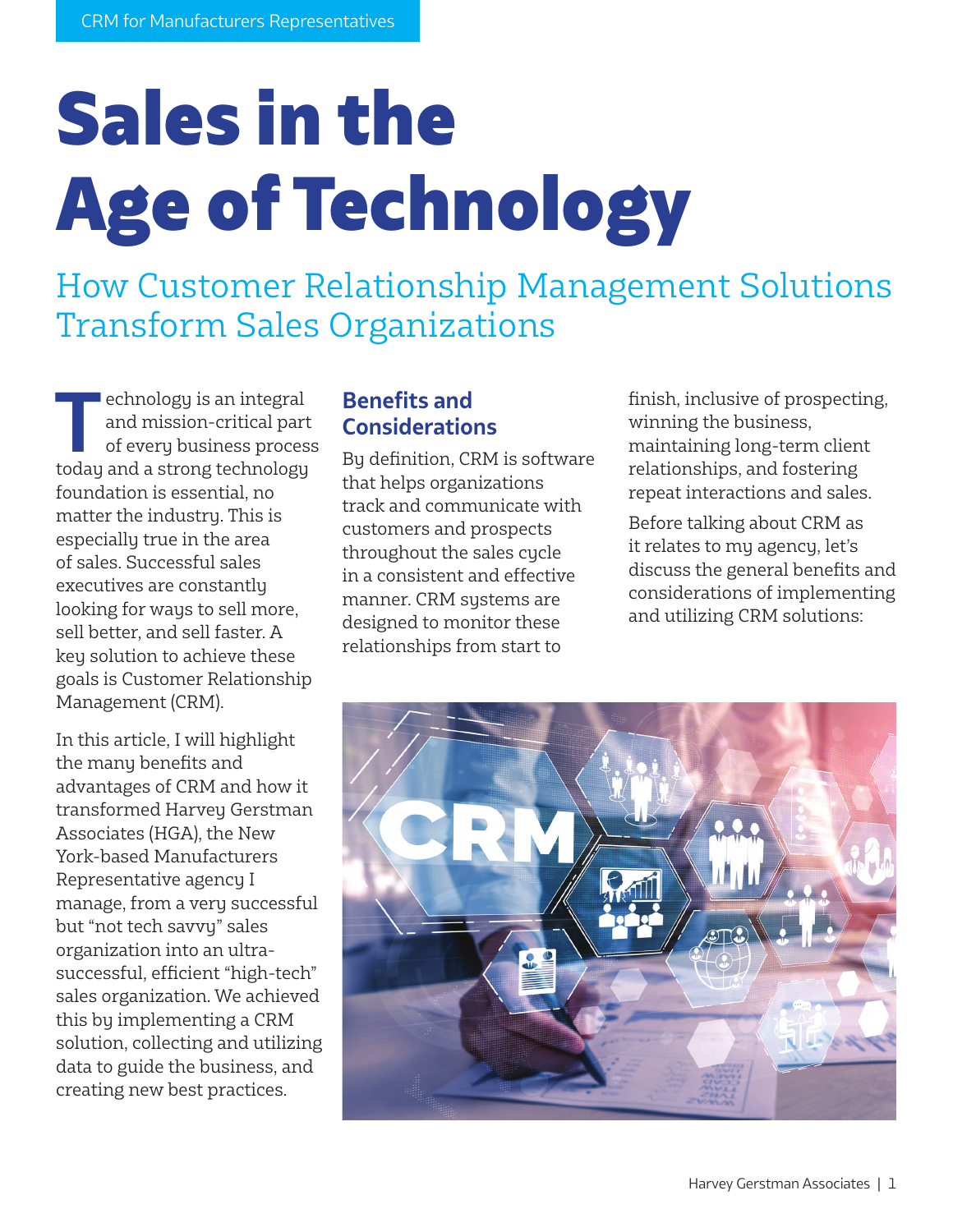#### **Benefits:**

- Better control of opportunities and organizational data: Accounts, Contacts, Reporting
- Improved visibility to sales team activities
- Structured sales process from lead to close
- More accurate sales forecasting
- Leverage of contact information for targeted marketing
- Analysis of where and how the sales team spends its time
- Scalability

#### **Considerations:**

- Customization is expensive
- Implementation is expensive
- Management can be timeconsuming
- Lack of buy-in from sales team: "Old School vs. New School"
- **• Opportunities and Information:** Collecting and managing agency principal and account information
- **• Management:** Managing the sales team in the most efficient and effective way
- **• Communications and Marketing:** Driving contacts, opportunities, and sales using the many communications and marketing tools available in CRM solutions

Within the Construction, Industrial, Retail, and Safety markets that HGA services, CRM solutions are not widely used, as compared to other industries like Information Technology, Healthcare, and Financial Services. In many cases, no customer or contact tracing is utilized at all. When we speak with manufacturers and other sales colleagues in the industry, we hear the common thread of "old school

# *In reality, the sales process is not always clearly defined - it is both art and science.*

### **CRM for Manufacturers Representatives**

For Manufacturers Representative agencies specifically, there are three key areas in which CRM makes the most impact:

vs. new school" as it relates to the need for CRM and the success, or lack thereof, of getting their sales teams to adopt the technology in a meaningful way.

In reality, the sales process is

not always clearly defined - it is both art and science. So, while it is important to have established procedures and strategies in place, we cannot be so rigid that our sales teams do not have the latitude to be successful in their own ways. This balance is essential and it is important that your organization finds the right mix of technology and process to fit your team.

### **Unique Challenges**

At HGA, we have had our fair share of challenges with CRM. We first moved from an outdated and obsolete sales tracking technology to a CRM solution that ended up not being the right fit for our agency. Our stumbles can be attributed to both the CRM solution we chose, which was not sophisticated and did not provide updates to keep up with changing times, as well as to our agency not being committed to keeping up with entries. Consistently and regularly entering information into the platform is key to the success of any CRM solution. We did not achieve that success. Until we made a change.

## **New Beginnings**

We then transitioned to Salesforce, the preeminent cloud-based CRM platform utilized by many of the world's largest companies. When we had originally considered implementing a CRM solution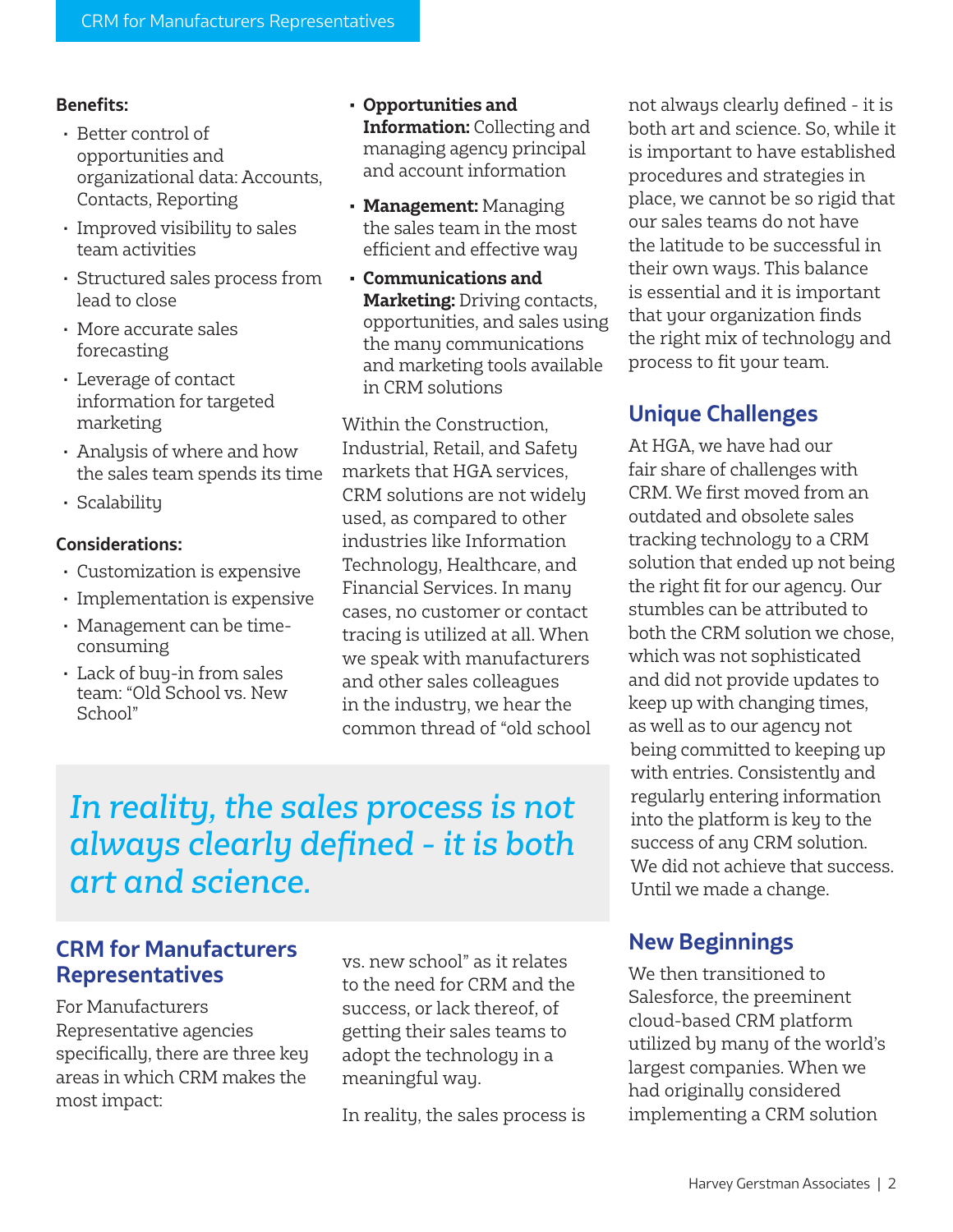several years ago, we had evaluated Salesforce. At that time, we felt that it would not fit our business model as Manufacturers Representatives without a significant investment in customization. Having learned from our past experiences and in speaking with colleagues both inside and outside of the industry about Salesforce,

we decided we would commit to this incredibly

salesforce

pardot

robust platform and make the

investments needed, both financially and procedurally.

#### **Data-Driven Process**

Since then, HGA has not looked back. Salesforce has become the central hub and database for everything we do. For our accounts and manufacturers, we log all activities, track leads and opportunities, share agency successes, store important documents, and so much more. All product catalogs, price lists, flyers, and promotions are stored on Salesforce and our sales representatives have continuous access to those materials in the field on a variety of devices. Plus, they have all historic sales data by account and by product line at their fingertips, which enables

them to efficiently manage their assigned territories and accounts. In the past, this type of real-time information access was always a major challenge for HGA, as it also was for manufacturers, accounts, and Manufacturers Representatives across our industry.

#### **Marketing Success**

Additionally, HGA is utilizing Salesforce for marketing and account prospecting. We have invested into Pardot, Salesforce's marketing suite, which enables us to distribute targeted email campaigns on behalf of our manufacturers to key accounts and prospects. Pardot leverages the data from our existing Salesforce database to guide us in developing these campaigns and allows for a high level of customization and personalization. For example, we can send an email out from corporate to a specific account, but the email will appear to come directly from the individual HGA sales representative in the field handling that account. Furthermore, the account's response to the email is directed back to that sales representative. Pardot provides HGA with a highly effective way to leverage our data and reach customers with important information, while allowing our reps to do what they do best – Sell!

#### **The Results?**

Through our implementation and embrace of CRM, HGA has succeeded in two major areas: Our sales have dramatically increased due to the identification of and follow up on business opportunities; and we have improved our communications with both our manufacturers and accounts, as well as with our internal sales team, fostering efficiencies we never had before. *In short, CRM has transformed our agency and enabled us to drive sales to new heights for our manufacturers utilizing upto-the-minute data and highly effective marketing tools.*

### **Words of Advice**

Are you considering CRM for your sales organization? Here are some tips that will provide guidance throughout the process:

**Do extensive research.** Find a solution that can be customized to your business model.

**Stay current.** Find a solution that will stay on the cutting edge, receive regular upgrades and improvements, and offer complementary services that leverage your data.

**Take a long term approach.** The transition to a CRM solution will not always happen over months. It may take years.